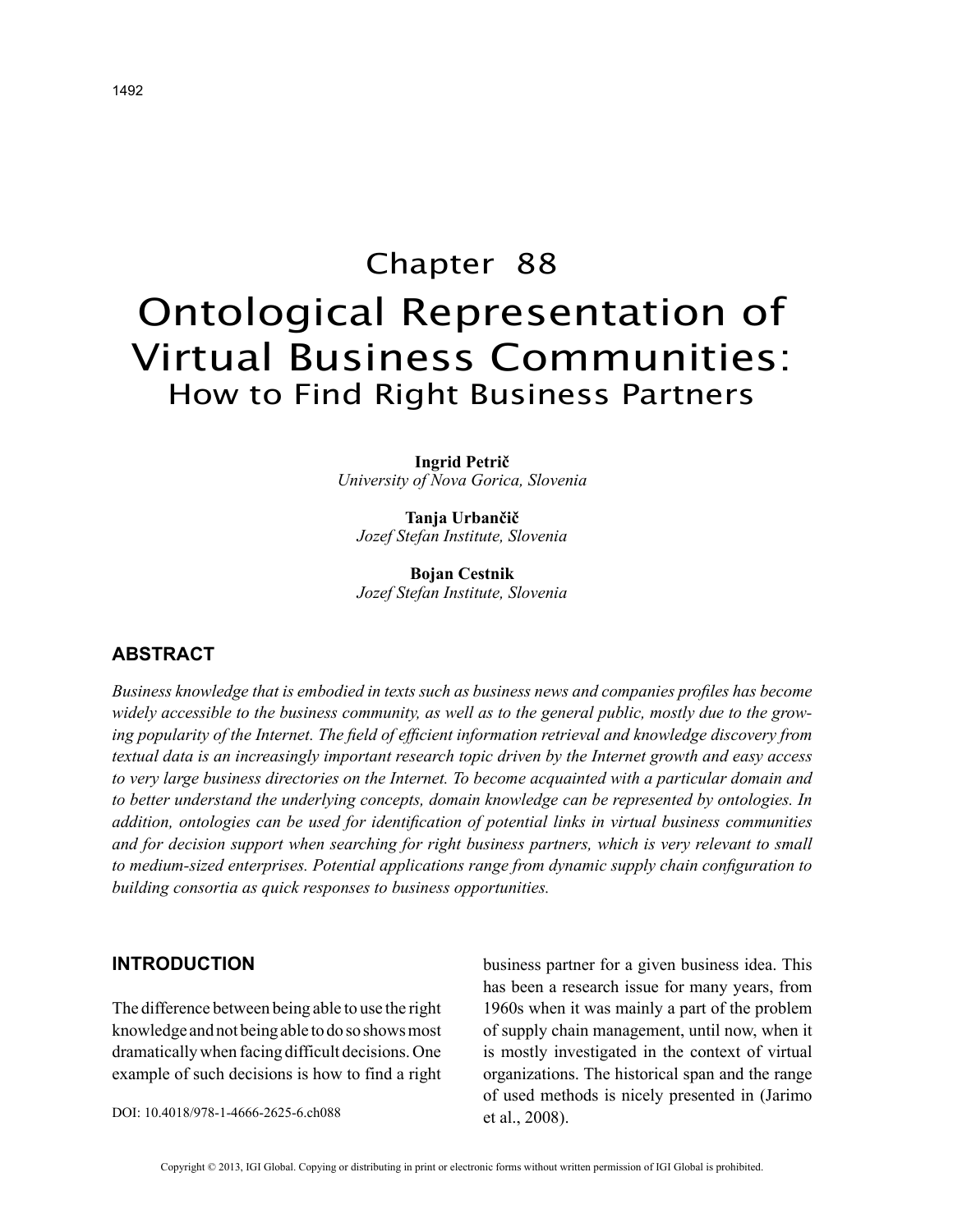Interesting information about enterprises from a particular business sector can be found in various Internet business directories. They list enterprises according to different criteria (e.g. regions or company profiles) providing a broad range of information. One such directory is BizEurope. com – the European Business Directory (UGA media, 2009). It includes export and import trade leads, suppliers, importers, distributors, business resources and contacts. Besides offering payable data to BizEurope members it enables free search on various product categories and provides lists of companies and links to their websites. Internet and real-time communication provide the possibility to build virtual communities in different platforms, which can foster enormous business opportunities. Those SMEs which are able to quickly recognize potential partners' products, expertise and skills, are in advantage when developing new services, products or new ways how to produce or deliver them in a cooperative, more effective way.

Since business research is increasingly relying on the Internet as information source and communication medium, managers and experts in enterprises have to master rapidly changing Information and Communication Technology (ICT) in order to explore heterogeneous data sources that are constantly on the increase. Besides operating with collections of well structured data, they often have to deal with semi-structured text collections, too. To analyse such datasets, the use of text mining techniques is required. The principal feature of text mining is its concentration on the document collection, which can be any group of text-based documents (Feldman and Sanger, 2006). Essentially, the term text mining is used to denote the analyses of large quantities of natural language text and the detection of usage patterns with the goal to extract some useful information (Sebastiani, 2002). Having access and ability to work with the newest information that is increasingly available on internet, indeed means great potential for experts, who can benefit from the advantages of information systems and technologies. Business informatics thus presents an essential element of business research process.

Generally, small to medium-sized enterprises (SMEs) do not possess all necessary information and knowledge that is required for business success and therefore need to acquire external knowledge through different channels of knowledge interactions. The empirical evidence collected from an investigation conducted in the United Kingdom by Chen et al. (2006) confirms the crucial importance of external knowledge for SMEs. External knowledge is often distributed in various documents from heterogeneous sources. Text mining tools make it possible to discover new knowledge through analysis of text. Extracting important information from the knowledge that is represented in digital text forms has been proved as an important opportunity for the development of solutions and novel discoveries also in the context of business. News and other information from business domains can be extracted by text mining tools and represented as ontologies in the form of a tree-based concept hierarchy. We propose the use of ontologies constructed by using information from the application domain as an important component of the knowledge base used in the research process. Such domain ontologies contain background information and define the concepts and the structure of a conceptualization of a particular target domain. As an example we examined the pump manufacturing domain.

This chapter is in particular addressing the possibilities to improve the enterprise integration and organisational capabilities using ontological representations of business information. With ontologies construction tools text documents containing business information can be automatically analysed and placed into ontologies according to their content similarity. In particular, domain ontologies can support enterprises in organising business information and finding associations among organisations and linking them through the relevant relationships by utilising textual information. Such identification of links contributes